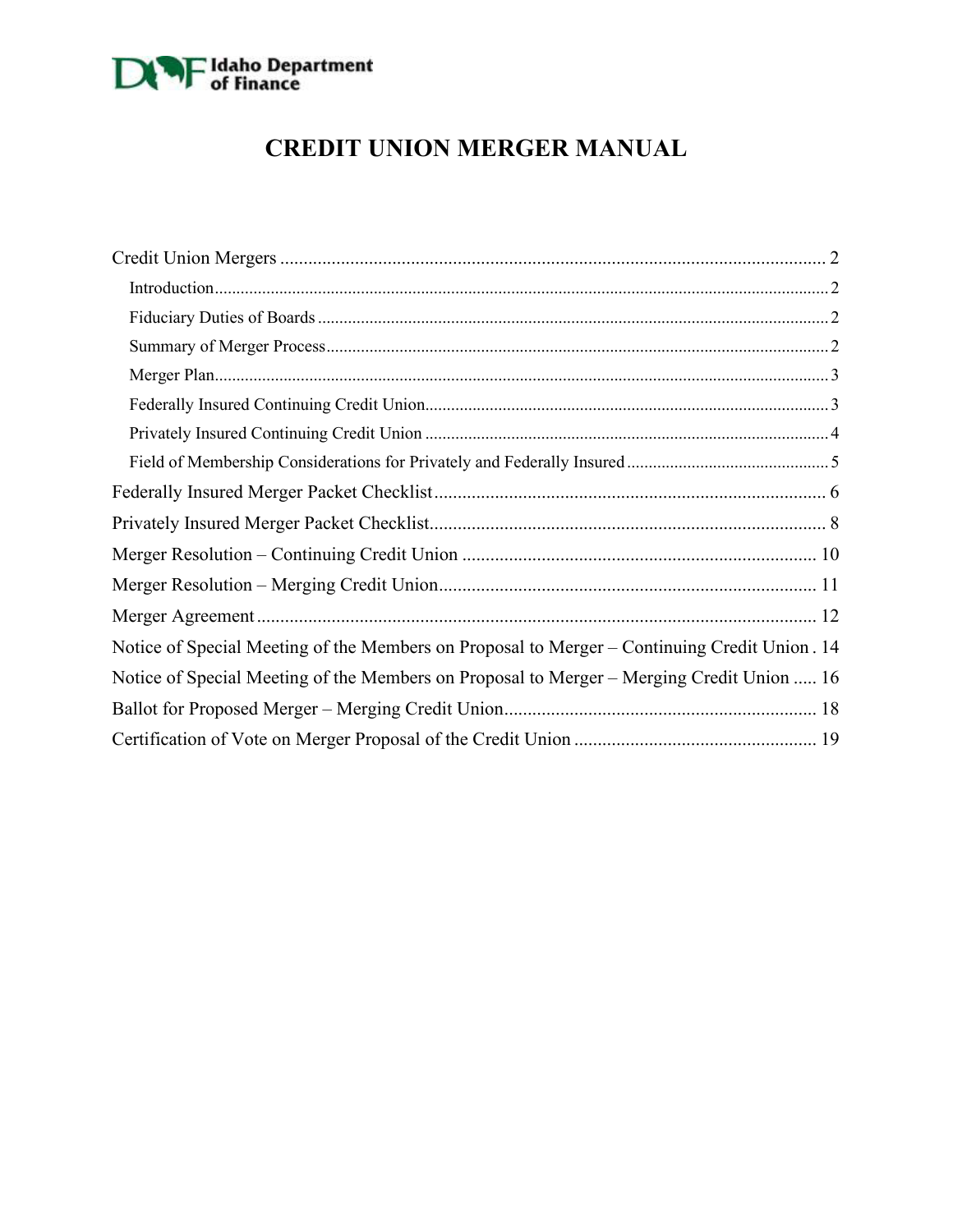# **Credit Union Mergers**

### <span id="page-1-1"></span><span id="page-1-0"></span>**Introduction**

This manual is intended for mergers for which the continuing institution will be an Idaho statechartered credit union. These guidelines are applicable when:

- An Idaho state-chartered credit union is merging into another Idaho state-chartered credit union; or
- A federal, out-of-state, or foreign credit union is merging into an Idaho state-chartered credit union, and the Idaho state-chartered credit union is the continuing credit union.

The credit union that continues its operations is referred to as the continuing credit union, and the credit union that will cease operations is referred to as the merging credit union.

#### <span id="page-1-2"></span>**Fiduciary Duties of Boards**

The board of directors of each credit union contemplating a merger should carefully consider all material aspects of the merger, including both the positive and negative effects that the merger could have on the members of the credit union. Before the merger is completed, the boards should assure themselves that their credit union has completed adequate due diligence of the other credit union. A simple majority of the board members for the merging and continuing Idaho state-chartered credit union must approve the merger plan.

## <span id="page-1-3"></span>**Summary of Merger Process**

- 1. After the boards of a merging and continuing credit have a tentative agreement to merge, each board will pass a board resolution to merge and forward the board resolution forms [\(IDMER6302A](#page-9-0) and [IDMER6302B\)](#page-10-0) to the Idaho Department of Finance (Department), unsigned for review.
- 2. A merger plan should be created detailing all aspects of the merger and the combined financial condition of the merged credit unions. A copy of the merger plan and its supporting documents must be provided to the Department. Supporting documents can be found on the Merger Packet Checklist. The checklists included in this manual vary depending on whether the continuing credit union will be federally or privately insured.
- 3. The membership of both credit unions must hold a special vote on the merger plan. The special meeting for this vote will be announced on the Notice of Special Meeting form [\(IDMER6304a](#page-13-0) and [IDMER6304b\)](#page-15-0) and the outcome of the vote will be noted on the Certification of Vote [\(IDMER6306\)](#page-18-0). These items plus the Vote Ballot [\(IDMER6305\)](#page-17-0) must be forwarded to the Department.
- 4. Submit copies of the fully completed merger forms with original signatures. The Department will accept digital signatures for these documents.
- 5. The merging state-chartered credit union's charter should also be forwarded to the Department for cancellation should the Director approve the merger.
- 6. Upon receipt and review of all documents and approval by the credit union's insurer, the Department will issue final ruling on the merger.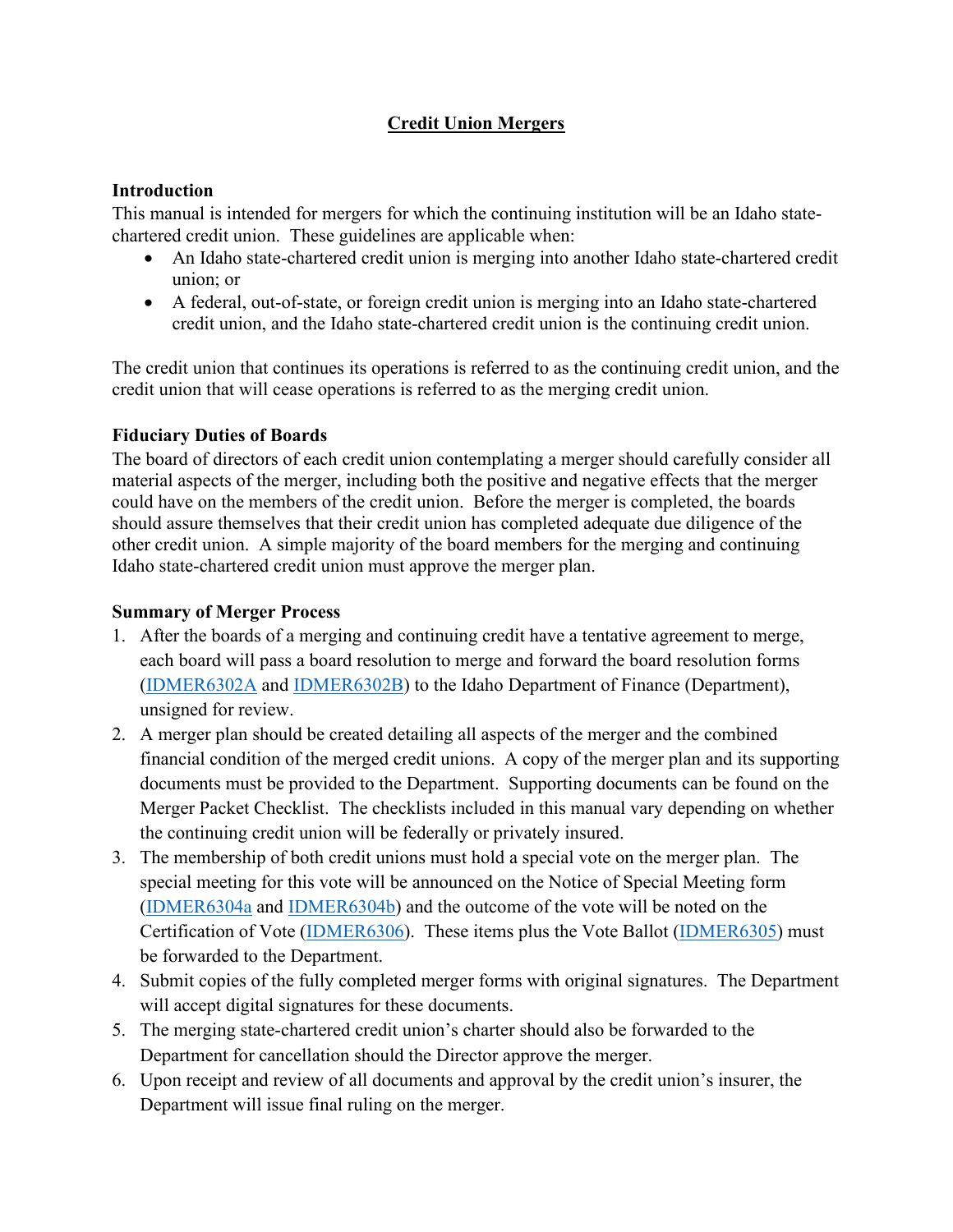#### <span id="page-2-0"></span>**Merger Plan**

Credit unions should consult counsel before entering into a merger agreement. The credit unions should reach an understanding as to all material aspects of the merger. The two credit unions should enter into a signed merger plan, which specifically details the important agreed upon terms of the merger, such as how the employees and management of the merging credit union will be treated (i.e. retirement benefits, annual and sick leave carryover, medical coverage, and salary). It should also address the merging credit union's offices/branches and what are the continuing credit union's plans for these offices or branches.

## <span id="page-2-1"></span>**Federally Insured Continuing Credit Union**

When the continuing credit union is or will be federally insured, Part 708b of the National Credit Administration (NCUA) Rules and Regulations is applicable, which requires a merger proposal and supporting merger packet be submitted to the NCUA for approval. A [Federally Insured](#page-4-1)  [Merger Packet Checklist](#page-4-1) is included in this document. This checklist will help guide credit unions in the process of gathering the necessary information to complete a merger packet. NCUA's website provides additional resources and a repository for the other NCUA forms needed for the merger packet. This information is available at [https://www.ncua.gov/support](https://www.ncua.gov/support-services/credit-union-resources-expansion/credit-union-merger-resources)[services/credit-union-resources-expansion/credit-union-merger-resources](https://www.ncua.gov/support-services/credit-union-resources-expansion/credit-union-merger-resources) 

The Department will accept the NCUA required merger packet and forms as a submission generally sufficient to meet the merger documentation requirements of the Idaho Credit Union Act (ICUA). However, The ICUA contains specific requirements described in § 26-2132 "Mergers" and § 26-2113B "Special Membership Meetings." The Department requires a more detailed review and approval of the Notice of Special Meeting [\(IDMER6304a](#page-13-0) and [IDMER6304b\)](#page-15-0) and the final [Merger Agreement](#page-11-0) prior to their utilization or execution.

The merger packet should be forwarded to the NCUA Western Region and to the Department's Director. Contact information is as follows:

## **NCUA – Western Region**

| Mailing Address:                   | National Credit Union Administration - Western Region<br>1230 W. Washington Street Suite 301<br>Tempe, AZ 85281 |  |  |  |  |
|------------------------------------|-----------------------------------------------------------------------------------------------------------------|--|--|--|--|
| Email:                             | WesternMail@ncua.gov                                                                                            |  |  |  |  |
| <b>Idaho Department of Finance</b> |                                                                                                                 |  |  |  |  |

| Mailing Address: | Department of Finance<br>Attn: Director of Finance<br>P.O. Box 83720<br>Boise, ID 83720-0031 |
|------------------|----------------------------------------------------------------------------------------------|
| Email:           | finance @finance.idaho.gov                                                                   |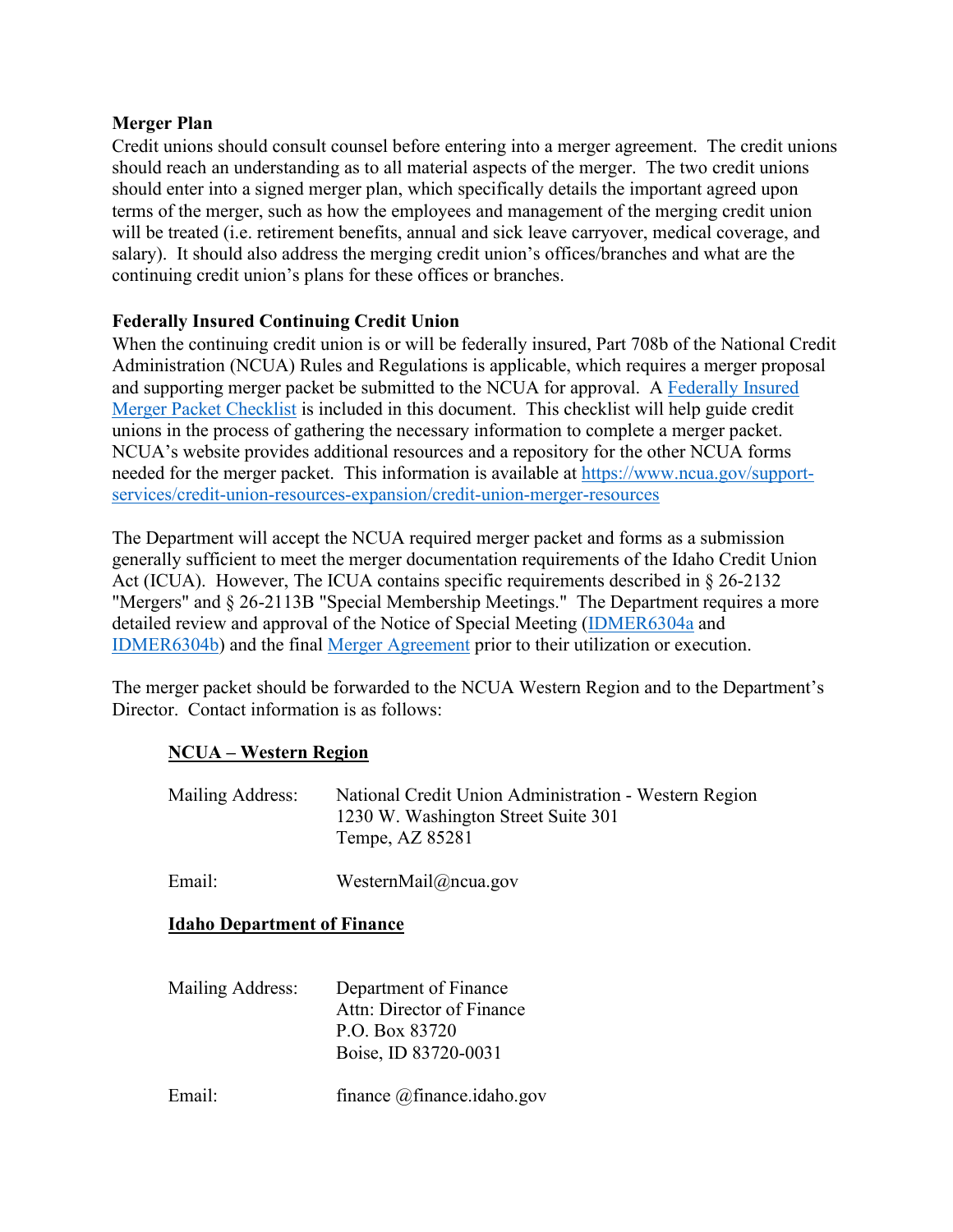If the submitted merger proposal and supporting packet is approved by the Department and the NCUA, the merger process may then continue by conducting the special membership meeting to allow members to vote on the proposed merger. After the vote, the completed [Certificate of](#page-18-0)  [Merger](#page-18-0) form must be provided to the Department and the NCUA prior to final approval of the merger. Upon approval of the merger, the board of directors of the continuing credit will have 30 days from the effective date of the merger to certify the completion of the merger to the Department and NCUA Regional Director.

For the proposed merger, the Department and the NCUA require the use of Generally Accepted Accounting Principles (GAAP). GAAP provides that merger accounting should be completed using the acquisition method. This method includes valuing assets and liabilities of the merging credit union at fair market value. Credit union management is encouraged to discuss the correct GAAP accounting requirements for merger transactions with the institution's outside auditor or certified public accountant.

#### <span id="page-3-0"></span>**Privately Insured Continuing Credit Union**

When the continuing credit union will be privately insured, the Department will accept the documentation outlined in the [Privately Insured Merger Packet Checklist](#page-7-0) to satisfy the requirements of the Idaho Credit Union Act (ICUA). The Department requires review and approval of the Notice of Special Meeting [\(IDMER6304a](#page-13-0) and [IDMER6304b\)](#page-15-0) and the final [Merger Agreement](#page-11-0) prior to their utilization or execution. The continuing credit union must contact the private insurer to determine the necessary steps required by the insurer for the merger.

The merger packet should be forwarded to the Department's Director at:

#### **Idaho Department of Finance**

| Mailing Address: | Department of Finance     |
|------------------|---------------------------|
|                  | Attn: Director of Finance |
|                  | P.O. Box 83720            |
|                  | Boise, ID 83720-0031      |
|                  |                           |

Email: finance@finance.idaho.gov

If the submitted merger proposal and supporting packet is approved by the Department and the insurer, the merger process may then continue by conducting the special membership meeting to allow members to vote on the proposed merger. After the vote, the completed [Certificate of](#page-18-0)  [Merger](#page-18-0) form must be provided to the Department prior to final approval of the merger. Upon approval of the merger, the board of directors of the continuing credit will have 30 days from the effective date of the merger to certify the completion of the merger to the Department.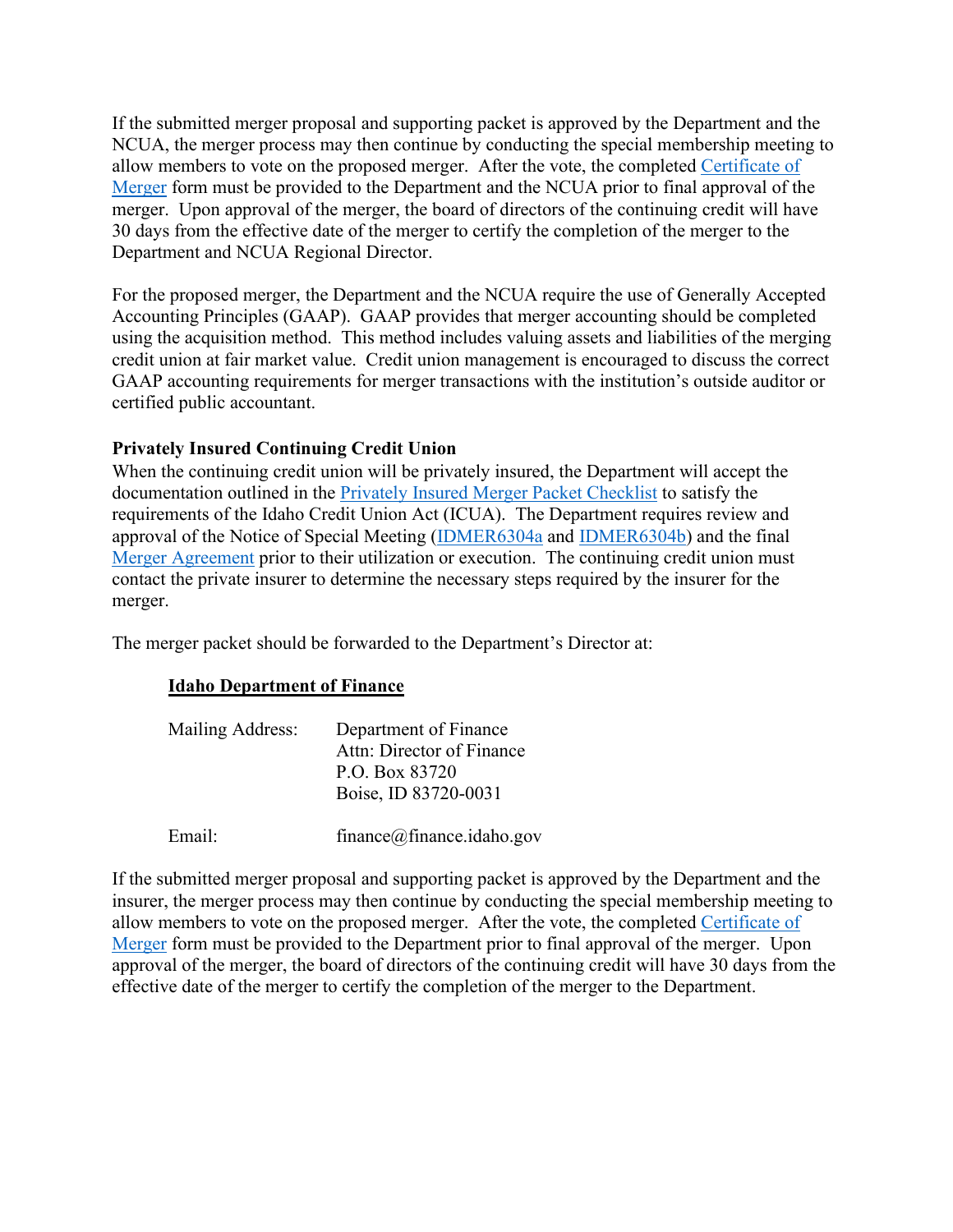For the proposed merger, the Department requires the use of Generally Accepted Accounting Principles (GAAP). GAAP provides that merger accounting be completed using the acquisition method. This method includes valuing assets and liabilities of the merging credit union at fair market value. Credit union management is encouraged to discuss the correct GAAP accounting requirements for merger transactions with the institution's outside auditor or certified public accountant.

## <span id="page-4-0"></span>**Field of Membership Considerations for Privately and Federally Insured**

An amendment to the continuing credit union's field of membership (FOM) will be needed if the proposed merger is successfully consummated to provide for the expanded area of operations. Please provide the Department under separate cover from the merger packet a proposed FOM amendment.

- If the continuing credit union has a common-bond group FOM, the amendment would seek to add an additional common-bond group FOM for the counties in which the merging credit union has authority to operate in. If a new common-bond group is not being added, the amendment would simply be to expand the geographical boundaries for the existing FOM.
- If the continuing credit union has a community FOM, the amendment would seek to expand the geographical boundaries of the existing community to include the counties in which the merging credit union had the authority to operate in.

<span id="page-4-1"></span>Please refer to this [FOM Expansion](https://www.finance.idaho.gov/industry/credit-unions/forms/documents/field-membership-expansion-request-information.pdf) document for additional details.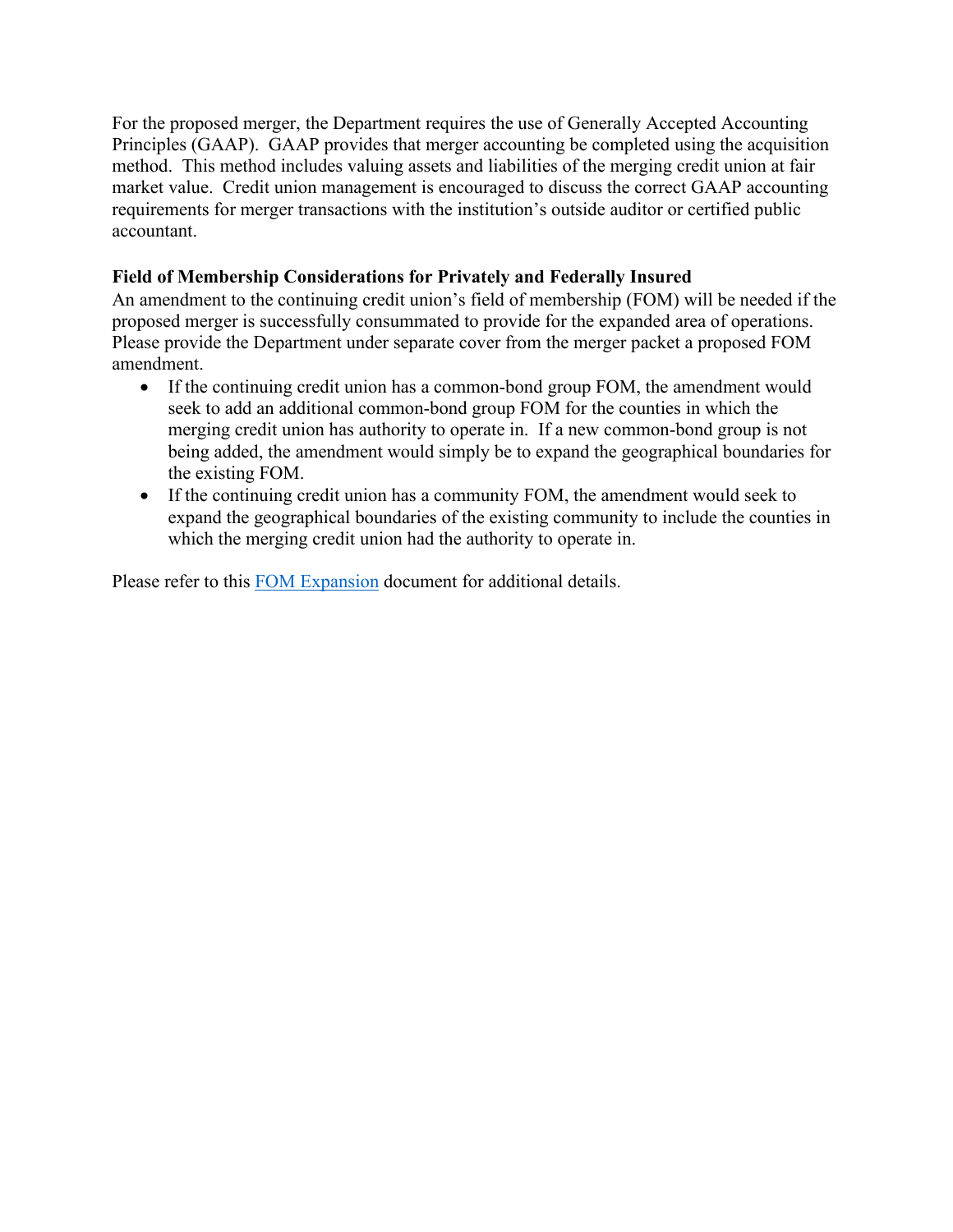## **Federally Insured Merger Packet Checklist**

#### <span id="page-5-0"></span>**Contents of the Packet**

- $\Box$  Detailed explanation of the reason for the merger.
- $\Box$  Proposed effective date of the merger.
- $\Box$  Current financial statements for both credit unions.
- $\Box$  Current delinquent loan summary for both credit unions.
- $\Box$  Current analysis of the adequacy of the Allowance for Loan and Lease
- $\Box$  Losses for both credit unions.
- $\Box$  Consolidated financial statement, including an assessment of the net worth of each credit union before the merger and the net worth of the continuing credit union after the merger.
- $\Box$  Explanation of any proposed share adjustment.
	- o If the net worth ratio of the merging credit union is more than 500 basis points higher than the net worth ratio of the continuing credit union, an explanation of the factors considered in establishing the amount of any proposed adjustment or in determining no adjustment is necessary.
- $\Box$  Explanation of any provisions for reserves, undivided earnings, or dividends.
- $\Box$  Description of any merger-related financial arrangement.
- $\Box$  Board minutes that reference the merger for the merging and continuing credit union (24) months before the credit unions approved the merger plan)
- $\Box$  Provisions for notifying and paying creditors.
- $\Box$  Explanation of any changes to insurance, such as life savings and loan protection insurance and insurance of member accounts.
- $\Box$  Copies of the merging and continuing credit unions' fields of membership.
- $\Box$  Information on where the members will be served. The location of the continuing credit union office(s) and/or plans to serve the members through the merging credit union's existing office(s).
- $\Box$  If the merging credit union's assets on its latest call report are equal to or greater than the threshold amount established annually by the Federal Trade Commission, a statement about whether the two credit unions intend to make a Hart-Scott-Rodino Act premerger notification filing with the Federal Trade Commission and, if not, why not.
- $\Box$  One primary contact person at both the merging and continuing credit unions and their mailing addresses, e-mail addresses, and phone numbers (for questions or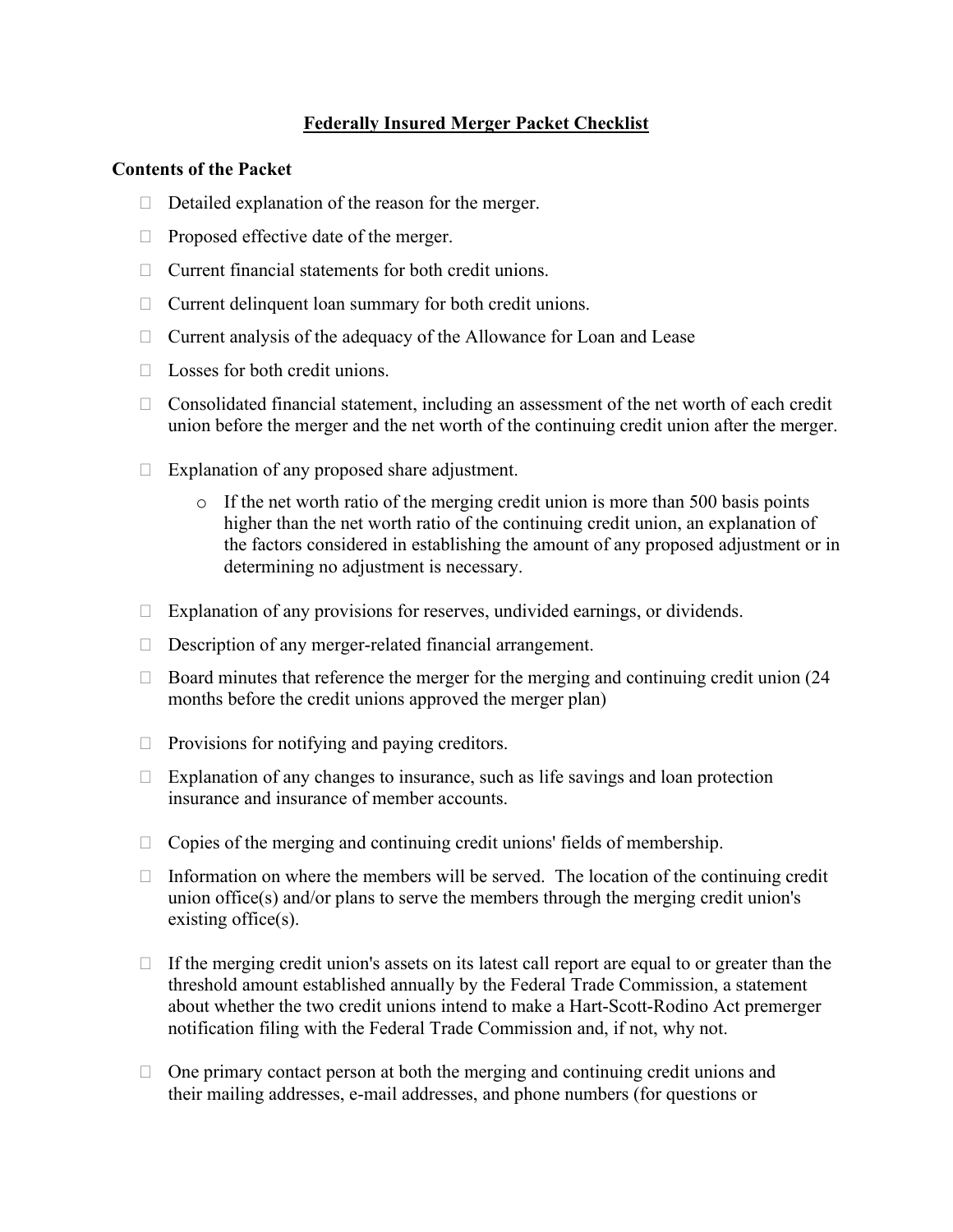notification of merger decisions).

- $\Box$  If applicable, evidence your State Supervisory Authority approves of the proposed merger.
- $\Box$  If the continuing credit union is non-federally insured, proof that the accounts of the merging credit union will be accepted for coverage by the nonfederal insurer.
- $\Box$  If the continuing credit union is non-federally insured or uninsured, a written statement from the continuing credit union that it will fully comply with the requirements of 12 U.S.C. § 183 lt(b), including all notification and acknowledgement requirements.

## **Required Forms**

- □ [NCUA 6302,](https://www.ncua.gov/files/publications/merger-resources/merger-resolution-continuing-credit-union-6302.pdf) Merger Resolution: Continuing Credit Union.
- □ [NCUA 6303,](https://www.ncua.gov/files/publications/merger-resources/merger-resolution-merging-credit-union-6303.pdf) Merger Resolution: Merging Credit Union.
- $\Box$  [NCUA 6304,](https://www.ncua.gov/files/publications/merger-resources/merger-agreement-6304.pdf) Merger Agreement submit the proposed merger agreement addressing any share adjustments with the initial application. Submit an executed copy which is signed, dated, and notarized, after the effective date of the merger. Merging and Continuing Credit Unions.
- □ [NCUA 6305A,](https://www.ncua.gov/files/publications/merger-resources/notice-special-meeting-members-proposal-6305A.pdf) Notice of Meeting of the Members of the Merging Credit Union.
- □ [NCUA 6306A,](https://www.ncua.gov/files/publications/merger-resources/ballot-merger-proposal-6306A.pdf) Ballot for Merger Proposal.
- [NCUA 6311,](https://www.ncua.gov/files/publications/merger-resources/probable-asset-share-ration-computation-6311.pdf) Probable Asset/Share Ratio Computation: Continuing Credit Union; Probable Asset/Share Ratio Computation: Merging Credit Union.
- $\Box$  [Certification of No Non-Disclosed Merger-Related Financial Arrangements](https://www.ncua.gov/files/publications/merger-resources/certification-merger-related-financial-agreements.pdf)
- □ Notice of Special Meeting of the Members on Proposal to Merger Continuing Credit [Union](#page-13-0) (IDMER6304a)
- $\Box$  Notice of Special Meeting of the Members on Proposal to Merger Merging Credit [Union](#page-15-0) (IDMER6304b)
- [Merger Agreement](#page-11-0) (IDMER6303)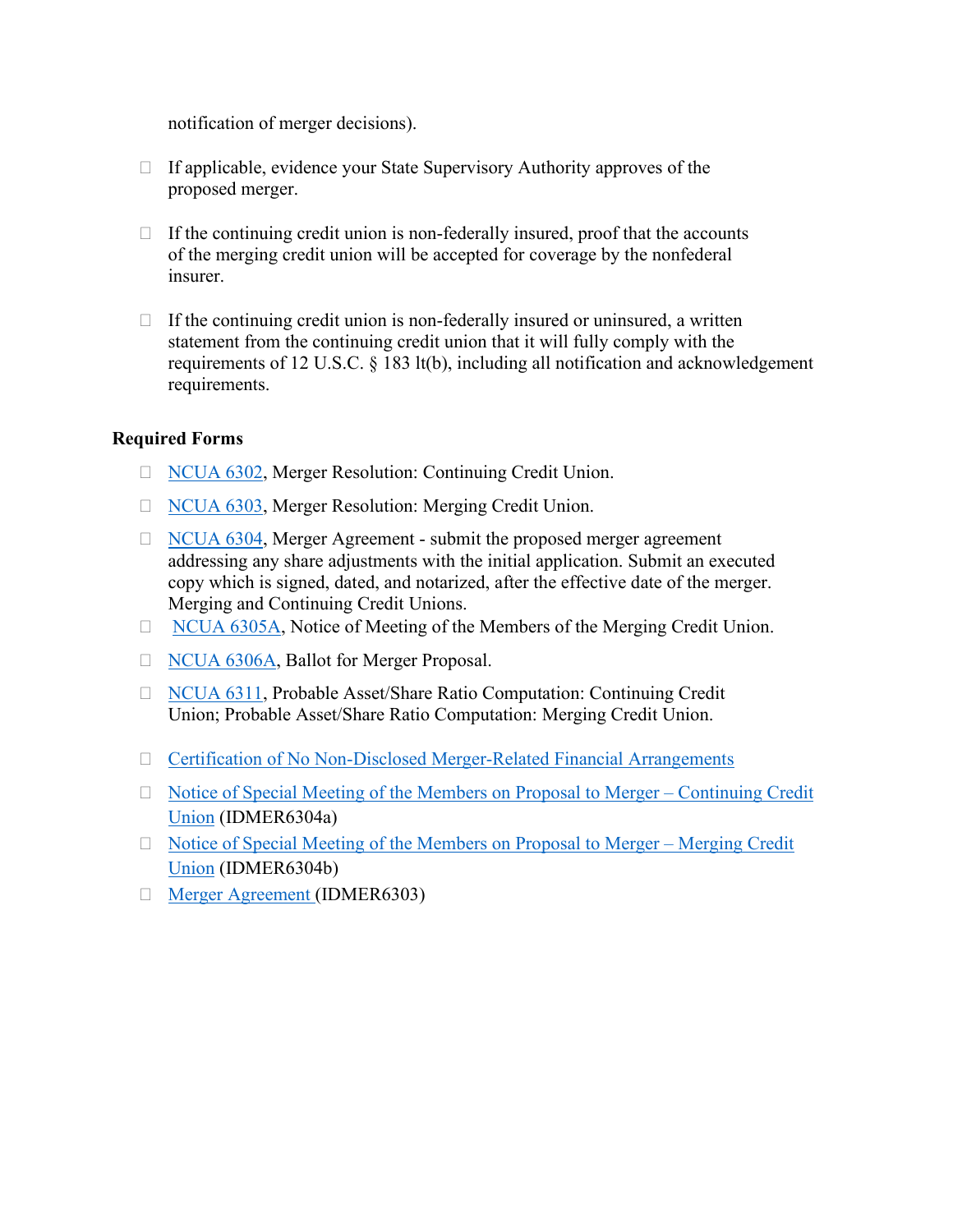## **Privately Insured Merger Packet Checklist**

#### <span id="page-7-0"></span>**Contents of the Packet**

- $\Box$  Detailed explanation of the reason for the merger.
- $\Box$  Proposed effective date of the merger.
- $\Box$  Current financial statements for both credit unions.
- $\Box$  Current delinquent loan summary for both credit unions.
- $\Box$  Current analysis of the adequacy of the Allowance for Loan and Lease Losses for both credit unions.
- $\Box$  Consolidated financial statement, including an assessment of the net worth of each credit union before the merger and the net worth of the continuing credit union after the merger.
- $\Box$  Explanation of any proposed share adjustment.
	- $\circ$  If the net worth ratio of the merging credit union is more than 500 basis points higher than the net worth ratio of the continuing credit union, an explanation of the factors considered in establishing the amount of any proposed adjustment or in determining no adjustment is necessary.
- $\Box$  Explanation of any provisions for reserves, undivided earnings, or dividends.
- $\Box$  Description of any merger-related financial arrangement.
- $\Box$  Board minutes that reference the merger for the merging and continuing credit union (24) months before the credit unions approved the merger plan)
- $\Box$  Provisions for notifying and paying creditors.
- $\Box$  Explanation of any changes to insurance, such as life savings and loan protection insurance and insurance of member accounts.
- $\Box$  Copies of the merging and continuing credit unions' fields of membership.
- $\Box$  Information on where the members will be served. The location of the continuing credit union office(s) and/or plans to serve the members through the merging credit union's existing office(s).
- $\Box$  If the merging credit union's assets on its latest call report are equal to or greater than the threshold amount established annually by the Federal Trade Commission, a statement about whether the two credit unions intend to make a Hart-Scott-Rodino Act premerger notification filing with the Federal Trade Commission and, if not, why not.
- $\Box$  One primary contact person at both the merging and continuing credit unions and their mailing addresses, e-mail addresses, and phone numbers (for questions or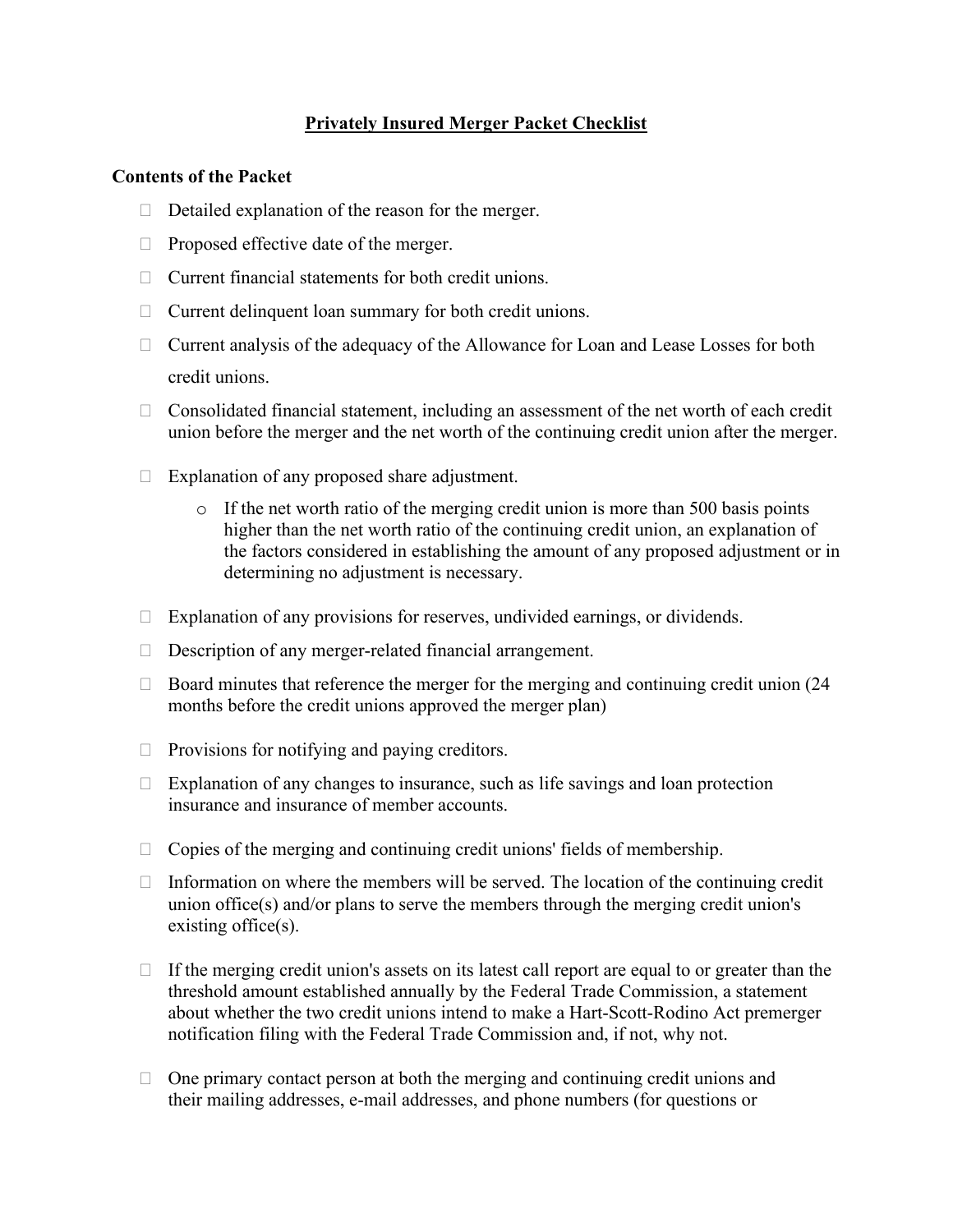notification of merger decisions).

- $\Box$  Proof that the accounts of the merging credit union will be accepted for coverage by the nonfederal insurer. This may include a review by the insurer and payments of associated cost.
- $\Box$  Written statement from the continuing credit union that it will fully comply with the requirements of 12 U.S.C. § 183 lt(b ), including all notification and acknowledgement requirements.

## **Required Forms**

- [Merger Resolution Continuing Credit Union](#page-9-0) (IDMER6302A)
- [Merger Resolution Merging Credit Union](#page-10-0) (IDMER6302B)
- $\Box$  [Merger Agreement](#page-11-0) (IDMER6303)- Submit the proposed merger agreement addressing any share adjustments with the initial application. Submit an executed copy which is signed, dated, and notarized, after the effective date of the merger.
- $\Box$  Notice of Special Meeting of the Members on Proposal to Merger Continuing Credit [Union](#page-13-0) (IDMER6304a)
- $\Box$  Notice of Special Meeting of the Members on Proposal to Merger Merging Credit [Union](#page-15-0) (IDMER6304b)
- □ [Ballot for Merger Proposal](#page-17-0) (IDMER6305)
- □ [NCUA 6311,](https://www.ncua.gov/files/publications/merger-resources/probable-asset-share-ration-computation-6311.pdf) Probable Asset/Share Ratio Computation Continuing Credit Union; Probable Asset/Share Ratio Computation - Merging Credit Union.
- □ [Certification of No Non-Disclosed Merger-Related Financial Arrangements](https://www.ncua.gov/files/publications/merger-resources/certification-merger-related-financial-agreements.pdf)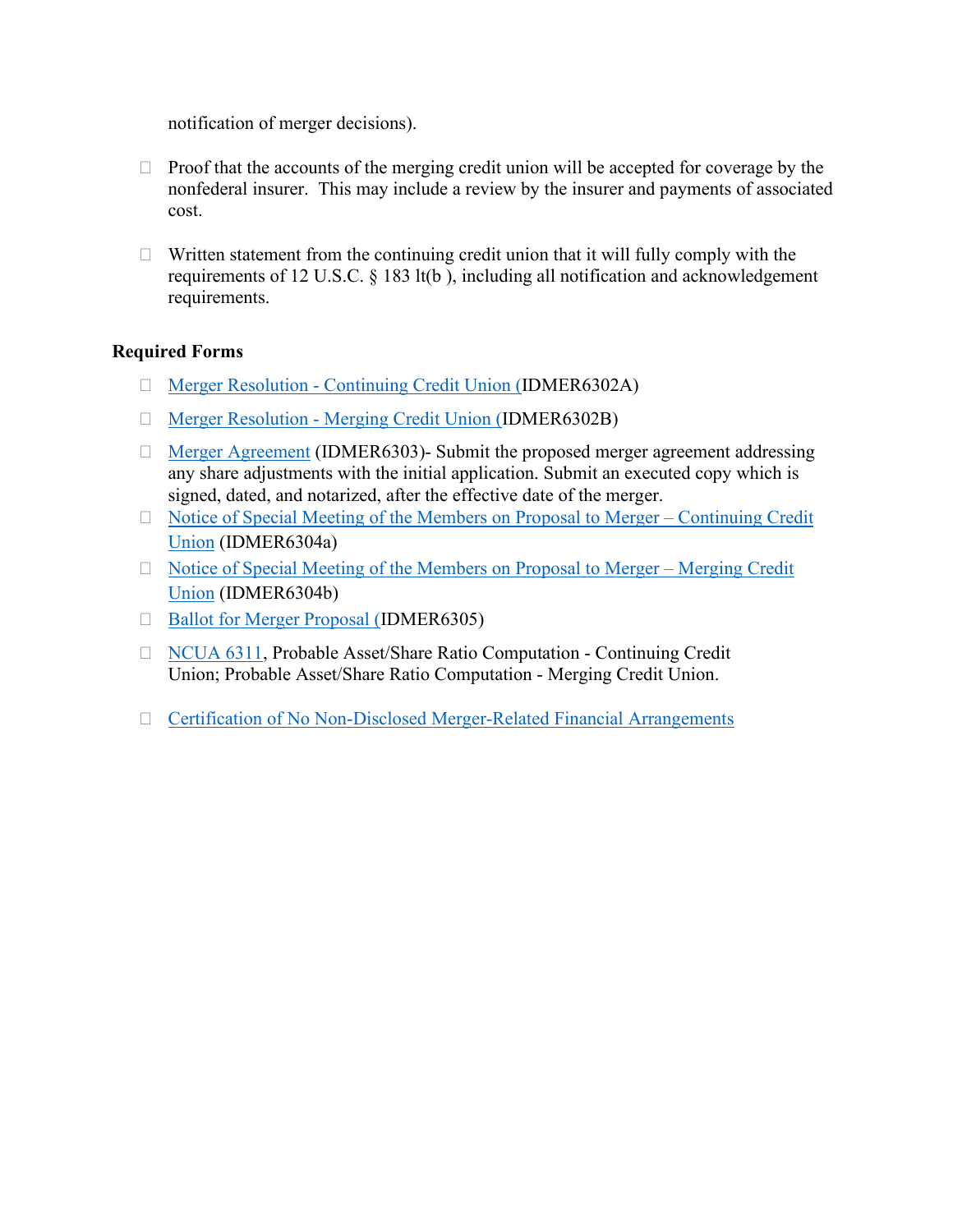## **Merger Resolution – Continuing Credit Union**

## **\_\_\_\_\_\_\_\_\_\_\_\_\_\_\_\_\_\_\_\_\_\_\_\_\_\_\_ CREDIT UNION**

#### **(CONTINUING CREDIT UNION)**

## <span id="page-9-0"></span>**Resolution**

The Board of Directors believes our credit union should merger with

## **\_\_\_\_\_\_\_\_\_\_\_\_\_\_\_\_\_\_\_\_\_\_\_\_\_\_\_ CREDIT UNION**

#### **(MERGING CREDIT UNION)**

Our credit union will assume the merging credit union's shares and liabilities. The merging credit union will transfer to our credit union all of its assets, rights, and property. All members of the merging credit union will receive shares in our credit union, which will continue as an continuing concern.

# **Certification**

We, the Board Presiding Officer, and Secretary of this credit union, are authorized to:

- Seek regulatory approval of the merger.
- Execute and deliver the merger agreement on the effective date of the merger.
- Execute all agreements and other papers required to complete the merger.

We certify to the regulatory agencies that the foregoing is a full, true, and correct copy of a resolution adopted by the Board of Directors of our credit union at a meeting held under our bylaws on  $, 20$ . A quorum was present and voted. The resolution is duly recorded in the minutes of the meeting and is still in full force and effect.

 $\mathcal{L}_\text{max}$  , and the contribution of the contribution of  $\mathcal{L}_\text{max}$  , and the contribution of  $\mathcal{L}_\text{max}$ 

 $\mathcal{L}_\text{max}$  , and the contribution of the contribution of  $\mathcal{L}_\text{max}$  , and the contribution of  $\mathcal{L}_\text{max}$ 

Board Presiding Officer Date

Secretary Date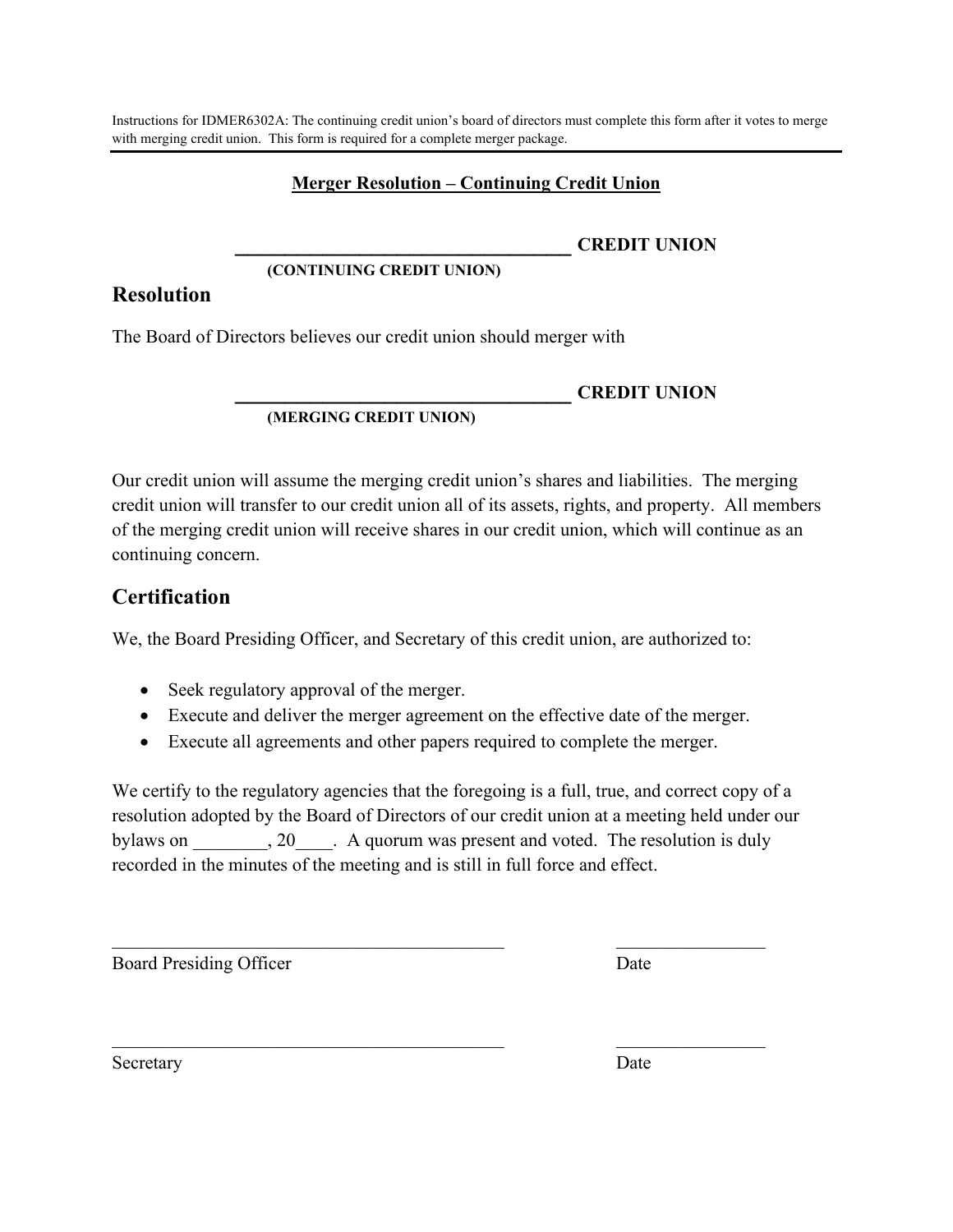<span id="page-10-0"></span>Instructions for IDMER6302B: The merging credit union's board of directors must complete this form after it votes to merger with continuing credit union. This form is required for a complete merger package.

## **Merger Resolution – Merging Credit Union**

**\_\_\_\_\_\_\_\_\_\_\_\_\_\_\_\_\_\_\_\_\_\_\_\_\_\_\_ CREDIT UNION**

#### **(MERGING CREDIT UNION)**

## **Resolution**

The Board of Directors believes our credit union should merger with

#### **\_\_\_\_\_\_\_\_\_\_\_\_\_\_\_\_\_\_\_\_\_\_\_\_\_\_\_ CREDIT UNION (CONTINUING CREDIT UNION)**

The continuing credit union will assume the shares and liabilities of our credit union. Our credit union will transfer to the continuing credit union all of our assets, rights and property. All members of our credit union will receive shares in the continuing credit union, which will continue as an continuing concern.

# **Certification**

We, the Board Presiding Officer, and Secretary of this credit union, are authorized to:

- Seek regulatory approval of the merger.
- Execute and deliver the merger agreement on the effective date of the merger.
- Execute all agreements and other papers required to complete the merger.

We certify to the regulatory agencies that the foregoing is a full, true, and correct copy of a resolution adopted by the Board of Directors of our credit union at a meeting held under our bylaws on  $, 20$ . A quorum was present and voted. The resolution is duly recorded in the minutes of the meeting and is still in full force and effect.

 $\mathcal{L}_\text{max}$  , and the contribution of the contribution of  $\mathcal{L}_\text{max}$  , and the contribution of  $\mathcal{L}_\text{max}$ 

 $\mathcal{L}_\text{max}$  , and the contribution of the contribution of  $\mathcal{L}_\text{max}$  , and the contribution of  $\mathcal{L}_\text{max}$ 

Board Presiding Officer Date

Secretary Date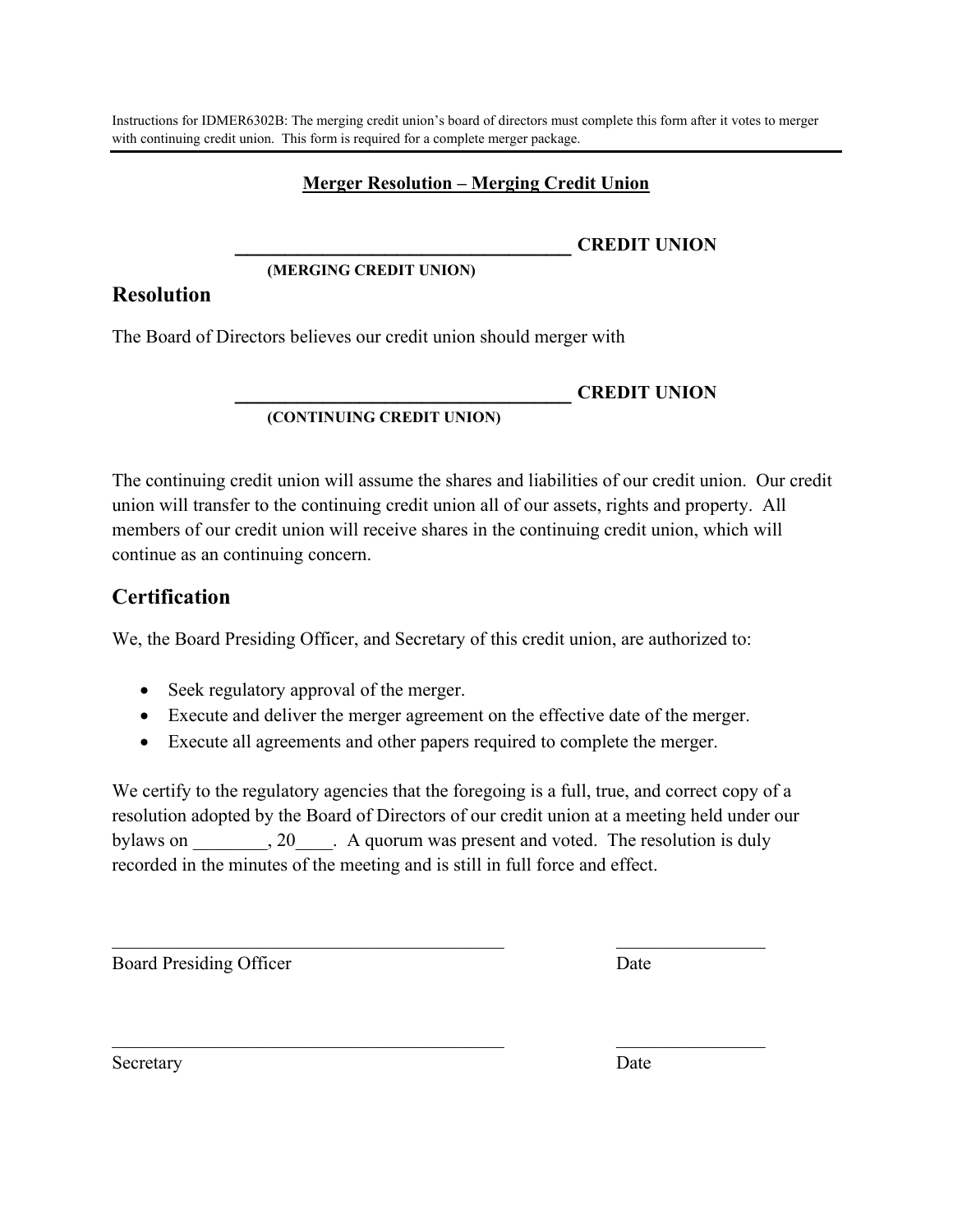Instructions for IDMER6303: You must submit a proposed Merger Agreement to the Directors of the Department of Finance with the initial merger package addressing Item 2 when applicable. Do not sign, date, or notarize the proposed agreement.

At the completion of the merger, officials of the merging and continuing credit unions must complete this agreement, have it notarized, and the continuing credit union should retain the original document. A copy of the fully executed form should be forwarded to the Department of Finance. The date that this document is signed is the date of the effective date of the merger assuming all requirements and approvals have been achieved.

## **Merger Agreement**

<span id="page-11-0"></span>This agreement, made and entered into this  $\qquad \qquad , 20 \qquad$ , by and between

|  |  | <b>CREDIT UNION</b> |
|--|--|---------------------|
|  |  |                     |

## **(CONTINUING CREDIT UNION)**

and

## **(MERGING CREDIT UNION)**

The continuing credit union and the merging credit union agree to the following terms:

- 1. The merging credit union will transfer to the continuing credit union all of its assets, rights, and property.
- 2. The continuing credit union will assume and pay all liabilities of the merging credit union. In addition, the continuing credit union will issue all members of the merging credit union the same amount of shares they currently own in the merging credit union, subject following share adjustments (if any):

(share adjustments)

Continuing Credit Union

Continuing CU's Board Presiding Officer Continuing Secretary

 $\_$  . The contribution of the contribution of  $\mathcal{L}_\mathcal{L}$ 

**\_\_\_\_\_\_\_\_\_\_\_\_\_\_\_\_\_\_\_\_\_\_\_\_\_\_\_ CREDIT UNION**

Merging Credit Union

Merging CU's Board Presiding Officer Merging Secretary

State of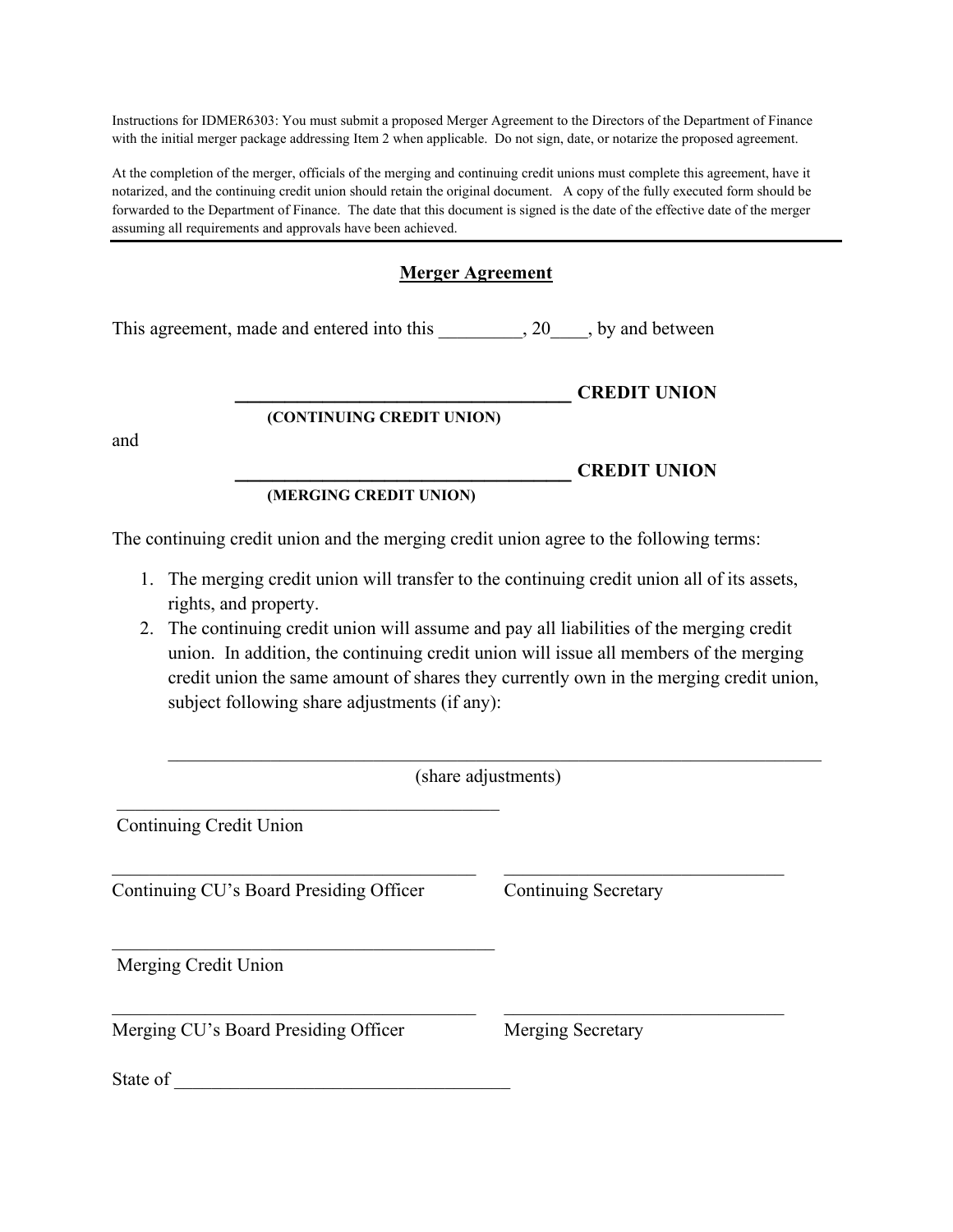County of

Before me a Notary Public (or other authorized officer) appeared the above named \_\_\_\_\_\_\_\_\_\_\_\_\_\_ and \_\_\_\_\_\_\_\_\_\_\_\_\_\_\_\_\_\_\_, Board Presiding Officer and Treasurer of \_\_\_\_\_\_\_\_\_\_\_\_\_\_\_\_\_\_\_\_, who being personally known to me as (or proved by the oath of credible witnesses to be) the persons who executed the annexed instrument acknowledged the same to be their free act and deed and in their respective capacities the free act and deed of said credit union.

(SEAL)

Notary Public

My commission expires  $\qquad \qquad , 20$ 

State of \_\_\_\_\_\_\_\_\_\_\_\_\_\_\_\_\_\_\_\_\_\_\_\_\_\_\_\_\_\_\_\_\_\_\_\_

County of \_\_\_\_\_\_\_\_\_\_\_\_\_\_\_\_\_\_\_\_\_\_\_\_\_\_\_\_\_\_\_\_\_\_

Before me a Notary Public (or other authorized officer) appeared the above named and and  $\qquad \qquad$ , Board Presiding Officer and Treasurer of \_\_\_\_\_\_\_\_\_\_\_\_\_\_\_\_\_\_\_\_, who being personally known to me as (or proved by the oath of credible witnesses to be) the persons who executed the annexed instrument acknowledged the same to be their free act and deed and in their respective capacities the free act and deed of said credit union.

(SEAL)

Notary Public

My commission expires \_\_\_\_\_\_\_\_\_\_\_\_\_\_\_\_\_\_\_\_\_\_\_\_\_\_\_\_\_\_\_\_\_, 20\_\_\_.

State of  $\overline{\phantom{a}}$ 

County of \_\_\_\_\_\_\_\_\_\_\_\_\_\_\_\_\_\_\_\_\_\_\_\_\_\_\_\_\_\_\_\_\_\_\_\_\_\_\_\_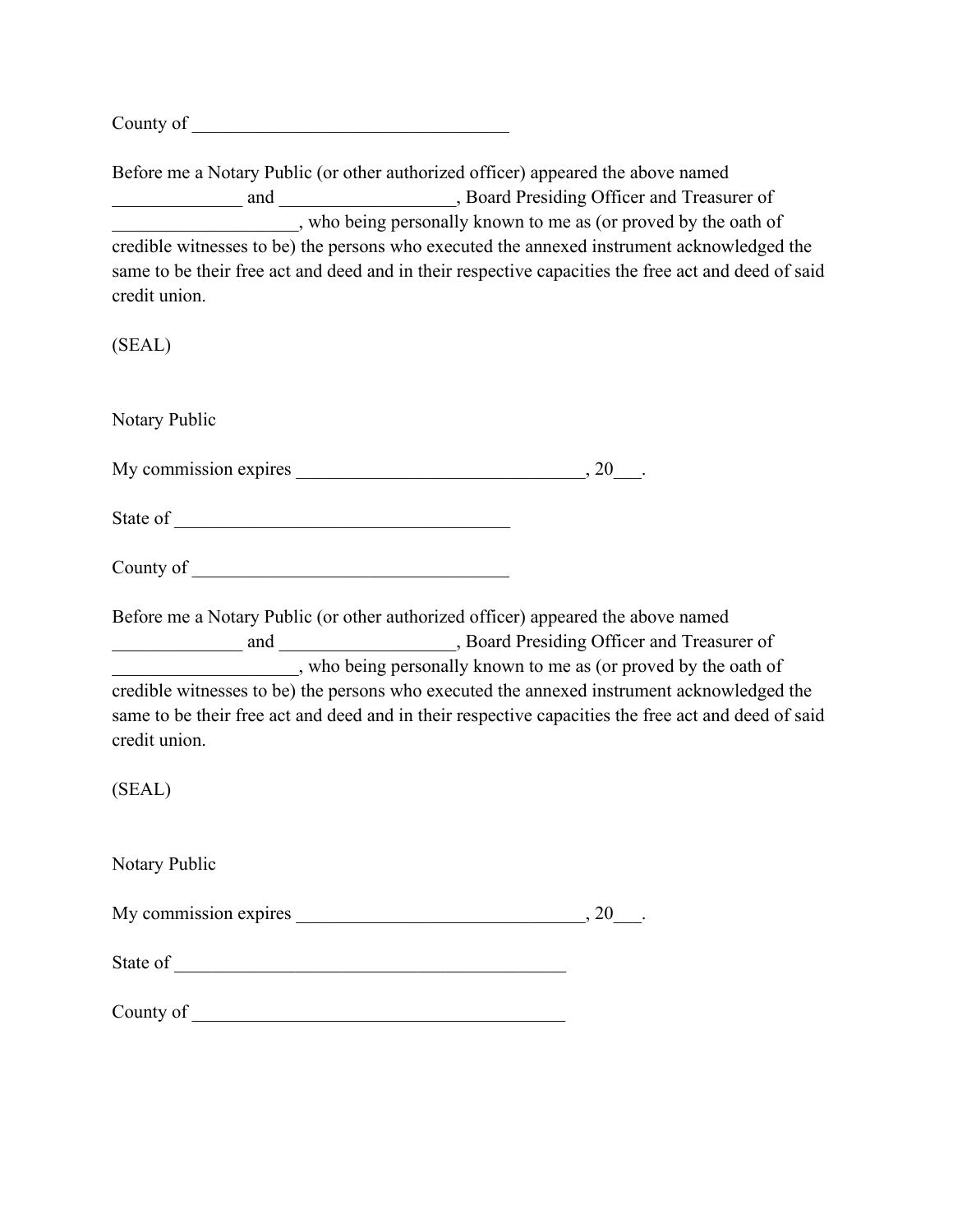Instructions for IDMER6304A: The merging credit union and continuing credit union must schedule and provide advance notice of the special meeting to be held for a merger vote, as provided by your credit union bylaws. A copy of the advance notice and merger ballot should be provided to your members. When distributing a copy of the notice and ballot to your members you should also send a copy to the Department of Finance. The merging federal credit union should only conduct its membership vote after the Directors approves the proposed merger plan.

## <span id="page-13-0"></span>**Notice of Special Meeting of the Members on Proposal to Merger – Continuing Credit Union**

# **(CONTINUING CREDIT UNION)**

On 20, the Board of Directors of your credit union approved a proposition to merger with

#### **\_\_\_\_\_\_\_\_\_\_\_\_\_\_\_\_\_\_\_\_\_\_\_\_\_\_\_ CREDIT UNION**

**\_\_\_\_\_\_\_\_\_\_\_\_\_\_\_\_\_\_\_\_\_\_\_\_\_\_\_ CREDIT UNION**

#### **(MERGING CREDIT UNION)**

#### **Purpose of the Meeting**

The meeting has two purposes:

- 1. To consider and act upon a proposal to merge our credit union with the merging credit union listed above.
- 2. To approve the action of the Board of Directors of our credit union in authorizing the officers of the credit union, subject to member approval, to carry out the proposed merger.

If this merger is approved, our credit union will receive all its assets and liabilities of the merging credit union. The merging credit union members will become a member of our credit union. On the effective date of the merger, these merged members will receive shares in our credit union for the shares they currently hold in the merging credit union.

#### **Other Information Related to the Proposed Merger**

The directors of the participating credit unions carefully analyzed the assets and liabilities of the participating credit unions and appraised each credit union's share values. The appraisal of the share values appears on the attached individual and consolidated statements of the participating credit unions.

The directors of the participating credit unions have concluded that the proposed merger is desirable for the following reasons: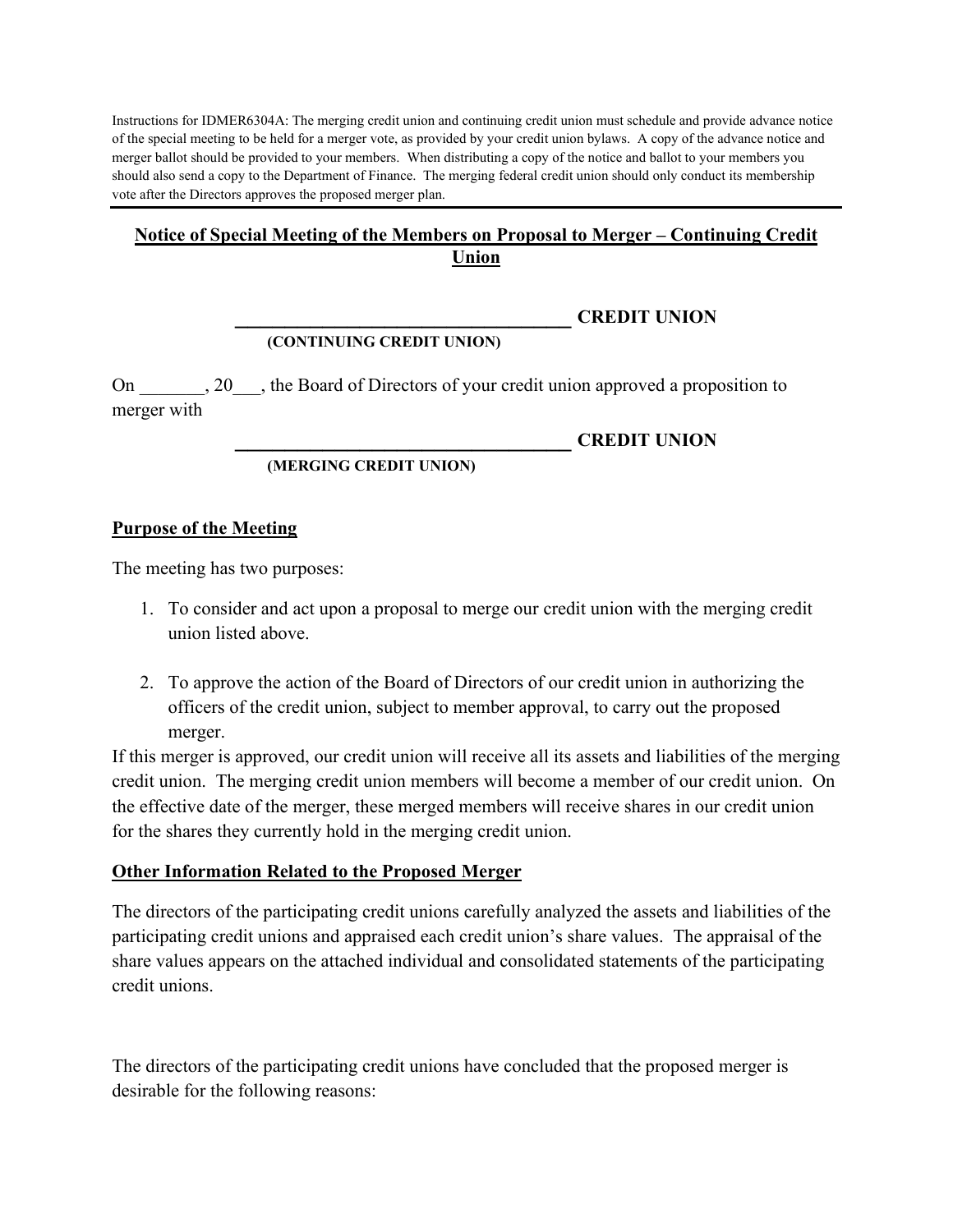The Board of Directors of our credit union believes that the merger should include/not include an adjustment in shares for the following reasons:

The main office of the continuing credit union will be as follows:

The branch offices(s) of the continuing credit union will be as follows:

The merger must have the approval of a majority of members of the credit union who vote on the proposal.

Enclosed with this Notice of Special Meeting is a Ballot for Merger Proposal. If you cannot attend the meeting, please complete the ballot and return it to the credit union office no later than the close of business twenty days after the date of the Special Meeting. To be counted, your ballot must reach us before the date and time provided.

**\_\_\_\_\_\_\_\_\_\_\_\_\_\_\_\_\_\_\_\_\_\_\_\_\_\_\_\_\_\_\_\_\_\_\_\_\_\_\_\_\_\_\_ \_\_\_\_\_\_\_\_\_\_\_\_\_\_\_\_\_\_**

# **BY ORDER OF THE BOARD OF DIRECTORS:**

Board Presiding Officer Date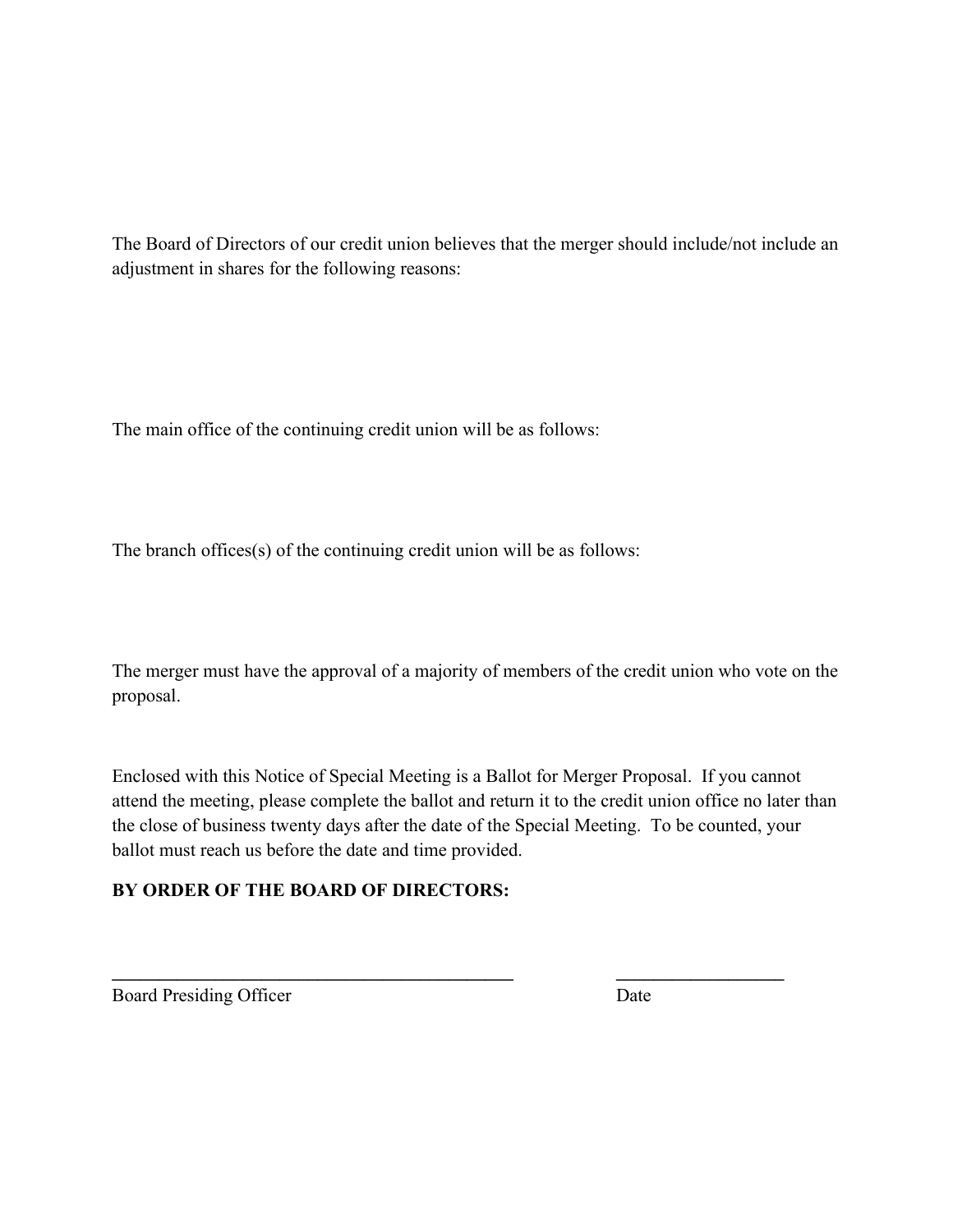Instructions for IDMER6304B: The merging credit union and continuing credit union must schedule and provide advance notice of the special meeting to be held for a merger vote, as provided by your credit union bylaws. A copy of the advance notice and merger ballot should be provided to your members. When distributing a copy of the notice and ballot to your members you should also send a copy to the Department of Finance. The merging federal credit union should only conduct its membership vote after the Directors approves the proposed merger plan.

### <span id="page-15-0"></span>**Notice of Special Meeting of the Members on Proposal to Merger – Merging Credit Union**

# **(MERGING CREDIT UNION)**

#### **\_\_\_\_\_\_\_\_\_\_\_\_\_\_\_\_\_\_\_\_\_\_\_\_\_\_\_ CREDIT UNION**

On 20, the Board of Directors of your credit union approved a proposition to

merger with

#### **\_\_\_\_\_\_\_\_\_\_\_\_\_\_\_\_\_\_\_\_\_\_\_\_\_\_\_ CREDIT UNION**

#### **(CONTINUING CREDIT UNION)**

#### **Purpose of the Meeting**

The meeting has two purposes:

- 1. To consider and act upon a proposal to merge our credit union with the continuing credit union listed above.
- 2. To approve the action of the Board of Directors of our credit union in authorizing the officers of the credit union, subject to member approval, to carry out the proposed merger.

If this merger is approved, our credit union will transfer all its assets and liabilities to the continuing credit union. As a member of our credit union, you will become a member of the continuing credit union. On the effective date of the merger, you will receive shares in the continuing credit union for the shares you own now in our credit union.

## **Other Information Related to the Proposed Merger**

The directors of the participating credit unions carefully analyzed the assets and liabilities of the participating credit unions and appraised each credit union's share values. The appraisal of the share values appears on the attached individual and consolidated statements of the participating credit unions.

The directors of the participating credit unions have concluded that the proposed merger is desirable for the following reasons: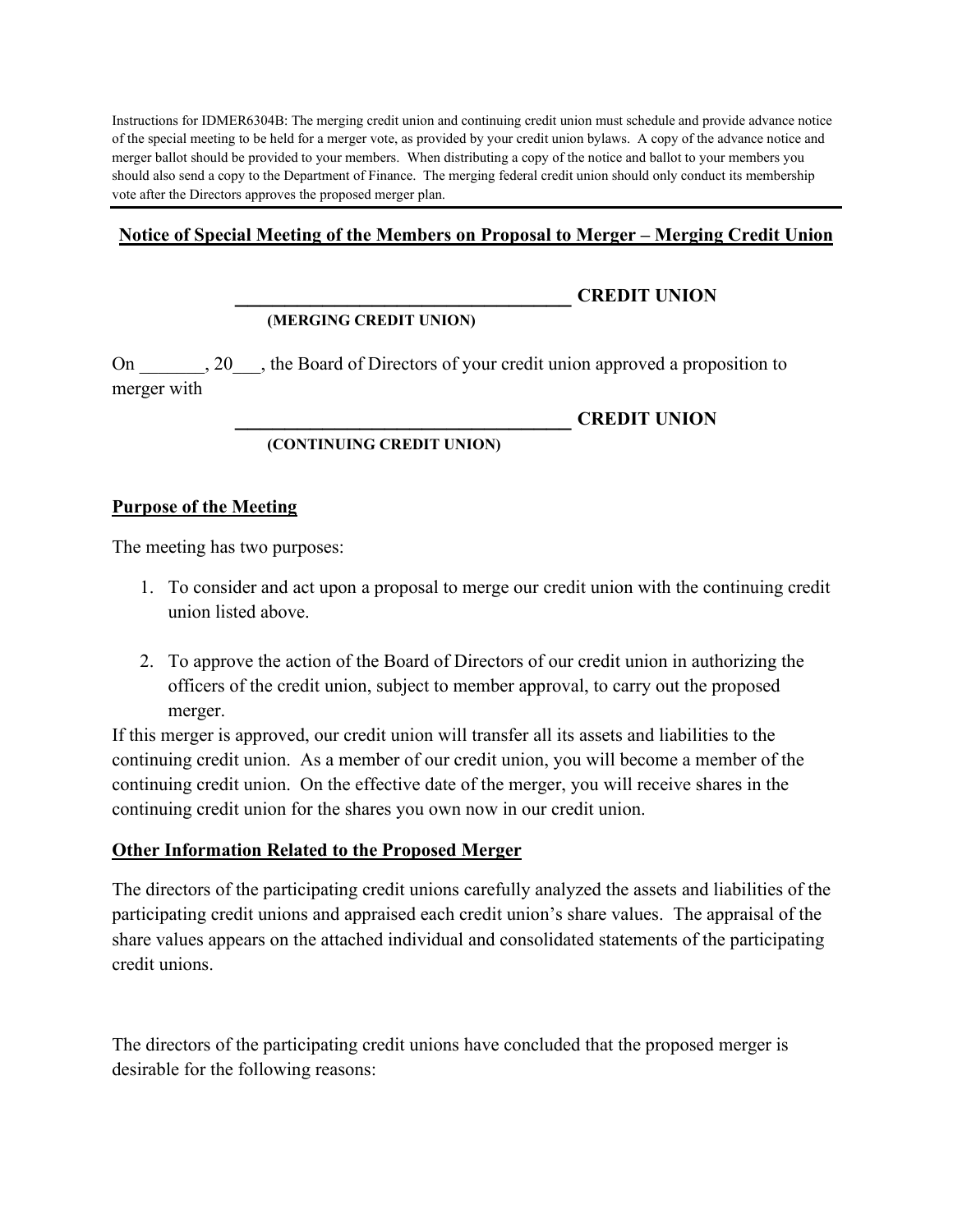The Board of Directors of our credit union believes that the merger should include/not include an adjustment in shares for the following reasons:

The main office of the continuing credit union will be as follows:

The branch offices(s) of the continuing credit union will be as follows:

The merger must have the approval of a majority of members of the credit union who vote on the proposal. Any member who does not vote will be deemed to be in favor of the merger.

Enclosed with this Notice of Special Meeting is a Ballot for Merger Proposal. If you cannot attend the meeting, please complete the ballot and return it to the credit union office no later than the close of business twenty days after the date of the Special Meeting. To be counted, your ballot must reach us before the date and time provided.

**\_\_\_\_\_\_\_\_\_\_\_\_\_\_\_\_\_\_\_\_\_\_\_\_\_\_\_\_\_\_\_\_\_\_\_\_\_\_\_\_\_\_\_ \_\_\_\_\_\_\_\_\_\_\_\_\_\_\_\_\_\_**

# **BY ORDER OF THE BOARD OF DIRECTORS:**

Board Presiding Officer Date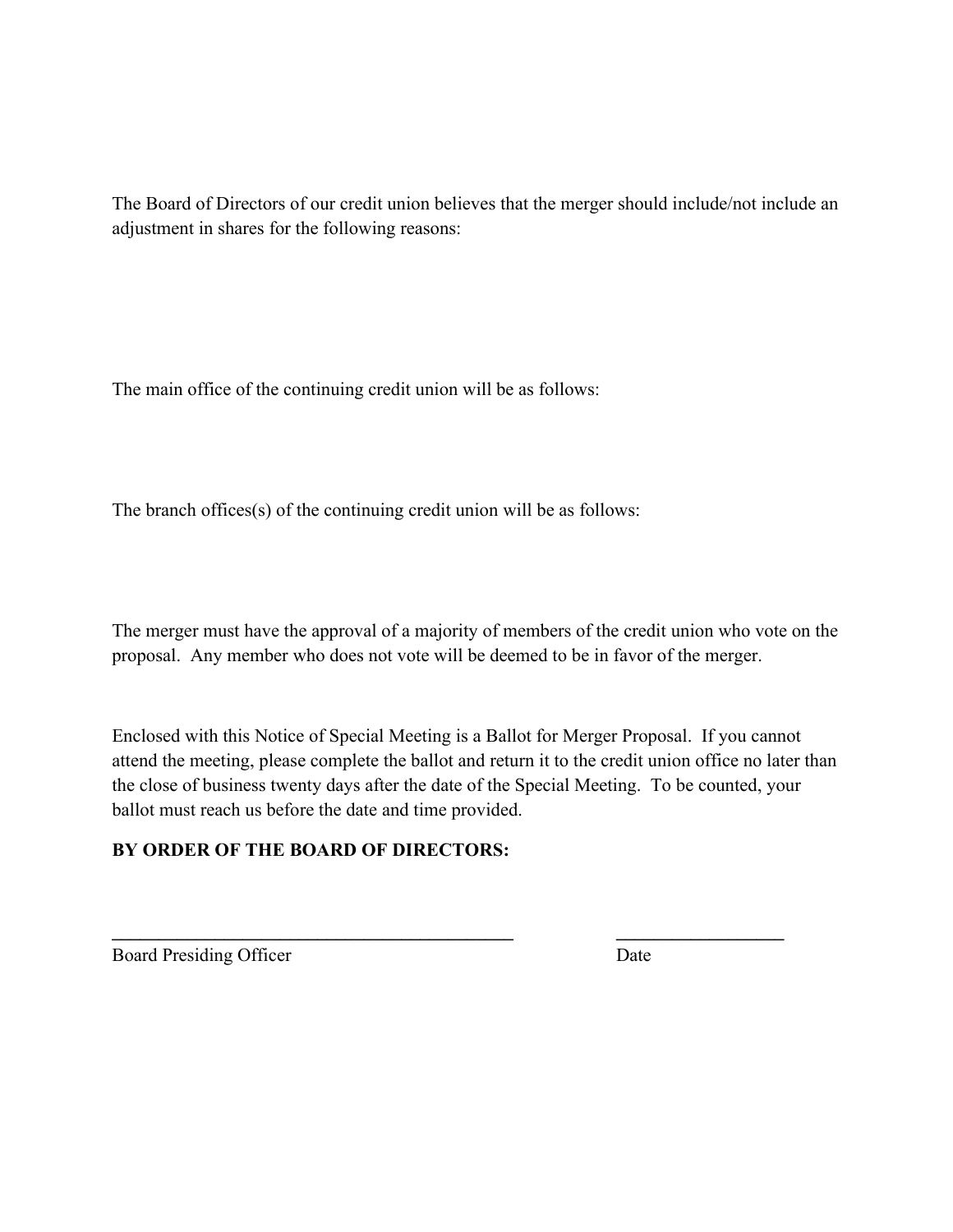Instructions for IDMER6305: The merging credit union and continuing credit union must schedule and provide advance notice of the special meeting to be held for a merger vote, as provided by your credit union bylaws. A copy of the advance notice and merger ballot should be provided to your members. When distributing a copy of the notice and ballot to your members you should also send a copy to the Department of Finance. The merging federal credit union should only conduct its membership vote after the Directors approves the proposed merger plan.

# **Ballot for Proposed Merger – Merging Credit Union**

<span id="page-17-0"></span>Name of Member:

Member's Account Number: \_\_\_\_\_\_\_\_\_\_\_\_\_\_\_\_\_\_\_\_\_\_\_\_\_\_\_\_\_\_

Your credit union must receive this ballot at the Special Meeting, detailed in the Notice of Special Meeting announcement or delivered to the following credit union location:

\_\_\_\_\_\_\_\_\_\_\_\_\_\_\_\_\_\_\_\_\_\_\_\_\_\_\_\_\_\_\_\_\_\_\_\_\_\_\_\_\_\_\_\_\_\_\_\_\_\_\_\_\_\_\_\_\_\_\_\_ no later than the

close of business, twenty days after the date of the Special Meeting. Any member who does not vote will be deemed to be in favor of the merger. Delivery after this time will make your ballot uncountable.

I have read the Notice of the of Special Meeting for the Members of :

\_\_\_\_\_\_\_\_\_\_\_\_\_\_\_\_\_\_\_\_\_\_\_\_\_\_\_\_\_\_\_\_\_\_\_\_\_\_\_\_\_\_\_\_\_\_\_\_\_\_\_\_\_ (your credit union name)

The meeting will be held to consider and act upon the merger proposal described in the notice. I vote on the proposal as follows (check one box):

- [ ] **Approve** the proposed merger and authorize the Board of Directors to take all necessary action to accomplish the merger.
- [ ] **Do not approve** the proposed merger.

 $Signal:$ 

(Member's Name)

Date: